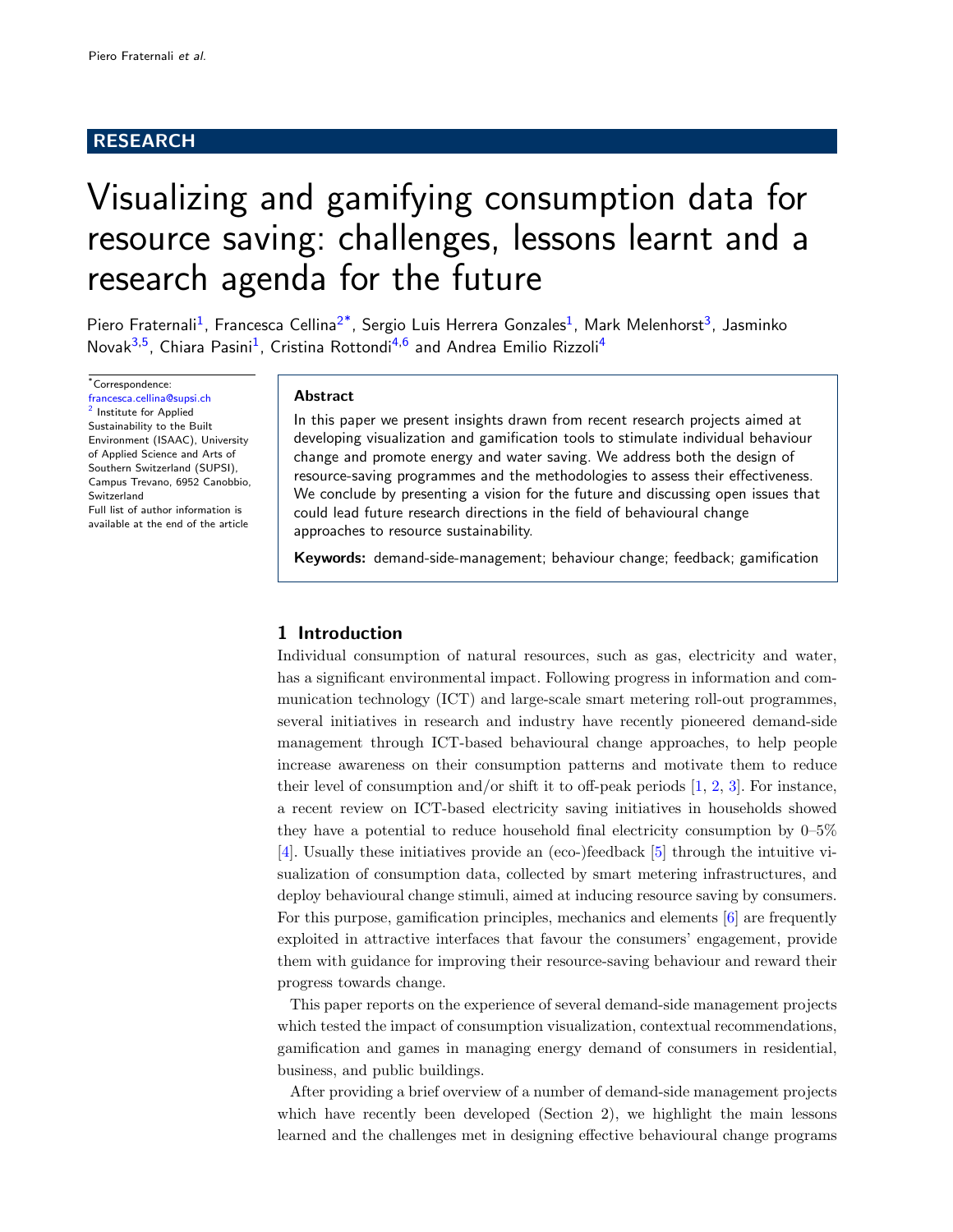(Section 3). Finally, we provide our vision for the future research agenda in this field (Section 4).

## 2 Recent ICT-based demand-side management interventions

Several ICT-based interventions targeting behavioural change for resource savings have been recently run throughout Europe, exploiting tools developed on purpose. For instance, Table [1](#page-1-0) reports a non-exhaustive list of projects which focused on the reduction of energy (mostly, electricity and gas) and water consumptions.

Most of them target public buildings (CHARGED, ENTROPY, GAIA, Green-Soul, ORBEET, TRIBE), e.g. public offices, schools, museums, municipality buildings, universities, and research institutes, whereas others address residential buildings and their inhabitants (enCOMPASS, EnerGAware, Peakapp, SmartH2O, Social Power). They all leverage ICT-based infrastructures for the collection and processing of resource consumption data gathered from smart meters as well as measurement data from heterogeneous sensors, such as presence, movement, luminance, temperature, humidity sensors, or smart plugs. Frequently through ad-hoc middleware solutions, such data is then elaborated by platforms integrating different modules and services. Typically, modeling modules are adopted to reconstruct virtual scenarios replicating the characteristics of the monitored buildings, to run what-if experiments and assess the impact of the application of various resource saving interventions. Additionally, meter and sensor data are processed to extract knowledge about the activity patterns of the users, which is then used to provide adaptive and contextualized recommendations about possible resource saving actions (enCOM-PASS, Charged, GreenSoul, SmartH2O). Such recommendations are typically incorporated in gamified mechanics aimed at raising users' awareness on the importance of reducing consumption and its effects/implications. Different game designs have been tested, ranging from trivia and quiz-like games (SmartH2O, enCOMPASS, GAIA, PeakApp) to strategy-based games (EnerGAware, ENTROPY, TRIBE), and often social-related features such as leaderboards (EnerGAware, SmartH2O, enCOMPASS, GAIA) or teams (Social Power) are exploited as well. The underlying design principles have their roots in behavioural sciences and aim at engaging the user in an educational path through the steps of behaviour change [\[7\]](#page-10-12), by rewarding her resource saving attitudes. Economical incentives, deriving for instance by the application of dynamic time-of-use tariffs have also been exploited to induce behavioural changes in energy and water consumption (PeakApp, SmartH2O).

<span id="page-1-0"></span>

| Table 1 A selection of ICT-based interventions promoting behavioural change for resource saving. |  |
|--------------------------------------------------------------------------------------------------|--|
|--------------------------------------------------------------------------------------------------|--|

| <b>Project</b>       | Website                  | <b>Target Resource</b>  | <b>Target group</b>          |
|----------------------|--------------------------|-------------------------|------------------------------|
| CHARGED              | www.charged-project.eu   | electricity and heating | Offices                      |
| enerGAware           | www.energaware.eu        | electricity and heating | Households                   |
| <b>ENTROPY</b>       | www.entropy-project.eu   | electricity and heating | Offices                      |
| GAIA                 | www.gaia-project.eu      | electricity and heating | <b>Schools</b>               |
| enCOMPASS            | www.encompass-project.eu | electricity             | Households, schools, offices |
| GreenSoul            | www.greensoul-h2020.eu   | electricity             | Offices                      |
| ORBEET               | www.orbeet.eu            | electricity and heating | Offices                      |
| PeakApp              | www.peakapp.eu           | electricity             | Households                   |
| SmartH <sub>20</sub> | www.smarth2o-fp7.eu      | water                   | Households                   |
| Social Power         | www.socialpower.ch       | Electricity             | Households                   |
| <b>TRIBE</b>         | www.tribe-h2020.eu       | electricity and heating | Households, schools, offices |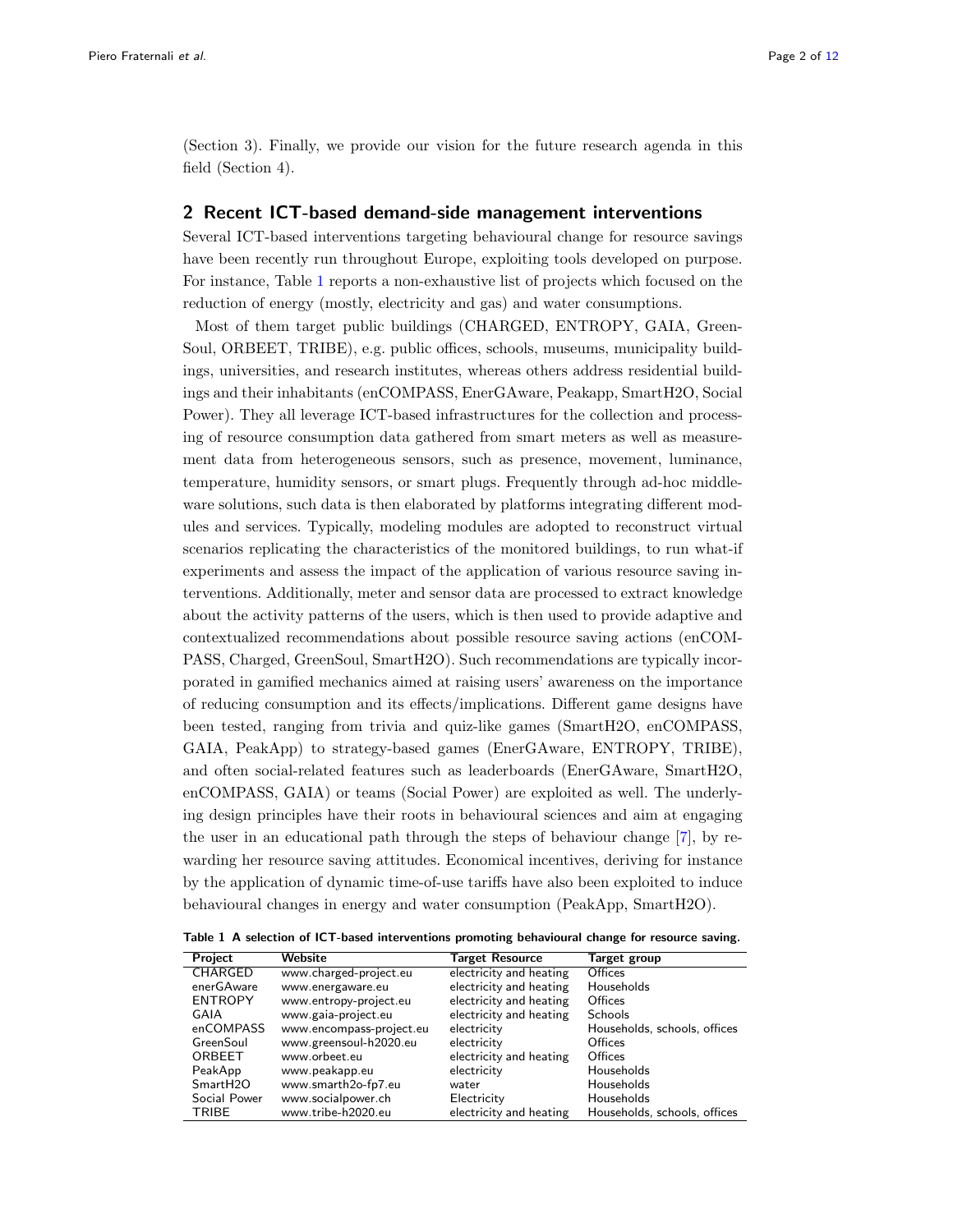## 3 Technical and Design Challenges

Based on the experience with the above-mentioned projects, gained while either directly running and managing them or interacting with them in the framework of cluster activities for EU Horizon 2020 funded projects on the same research topics, we identified the ten most frequent technical and design challenges, which might affect the effectiveness of demand-side management interventions targeting resource saving: here we introduce them and provide suggestions on how to overcome them.

## 3.1 Acquiring data

Despite the increasing diffusion of smart digital meters [\[8\]](#page-10-13), data acquisition is still a challenge. Ensuring scalability in the deployment of Automated Metering Infrastructures (AMIs) [\[9\]](#page-10-14), which are expected to span geographically wide regions including millions of inhabitants, involves many practical issues: network coverage and signal transmission quality might be impaired by adverse environmental conditions (especially in rural areas) or achievable only at non-competitive installation costs [\[10\]](#page-10-15). Moreover, in the case of water resources, most smart meters run on batteries, which limits the data transmission frequency, and are connected to the data infrastructure of the utility company with ad-hoc proprietary networks. Even when an AMI is available, the reception of data is still highly problematic. Errors and delays in data transmission are more the norm than the exception: therefore, the correctness of the metered data must be guaranteed by means of computationally expensive validation procedures, and consumption analytics at individual and aggregated level must be computed to support real-time services [\[11\]](#page-10-16). Errors or delays in data transmission are extremely troublesome when gamified approaches are exploited: if the system is designed to reward the users' progress on a periodic basis (say, every day), one cannot alter the rules of the games because of missing or corrupted data. Further challenges affect data collection when an AMI is not available and users must voluntarily providing meter readings manually. Since manual data entry has to be systematically repeated over time, it issues challenges about how to guarantee user engagement over time and how to set unbiased baselines.

Manual data collection is a well known and problematic aspect of system design, as demonstrated by the few efforts in this direction (e.g. the Munx system in Switzerland [\[12\]](#page-10-17)). In fact, first of all users are requested an effort, for which they need to be somehow rewarded. As a possible rewarding strategy prizes might be raffled out among all those who have regularly introduced their data, so that their baseline can be computed. Alternatively, building of the baseline might be included in the gamified activities, by attributing virtual rewards to the users who manually enter enough consumption data.

#### 3.2 Setting baselines

Baseline data may be used both directly within the demand-side-management tool, to show user progress with respect to her initial average behaviour, and to assess effectiveness of an intervention, through a before/after comparison of data collected in similar conditions. Collecting reliable baseline data requires to span long period of times, enough to account for a wide variability in the independent variables that might affect consumption patterns, such as the weather conditions, the length of the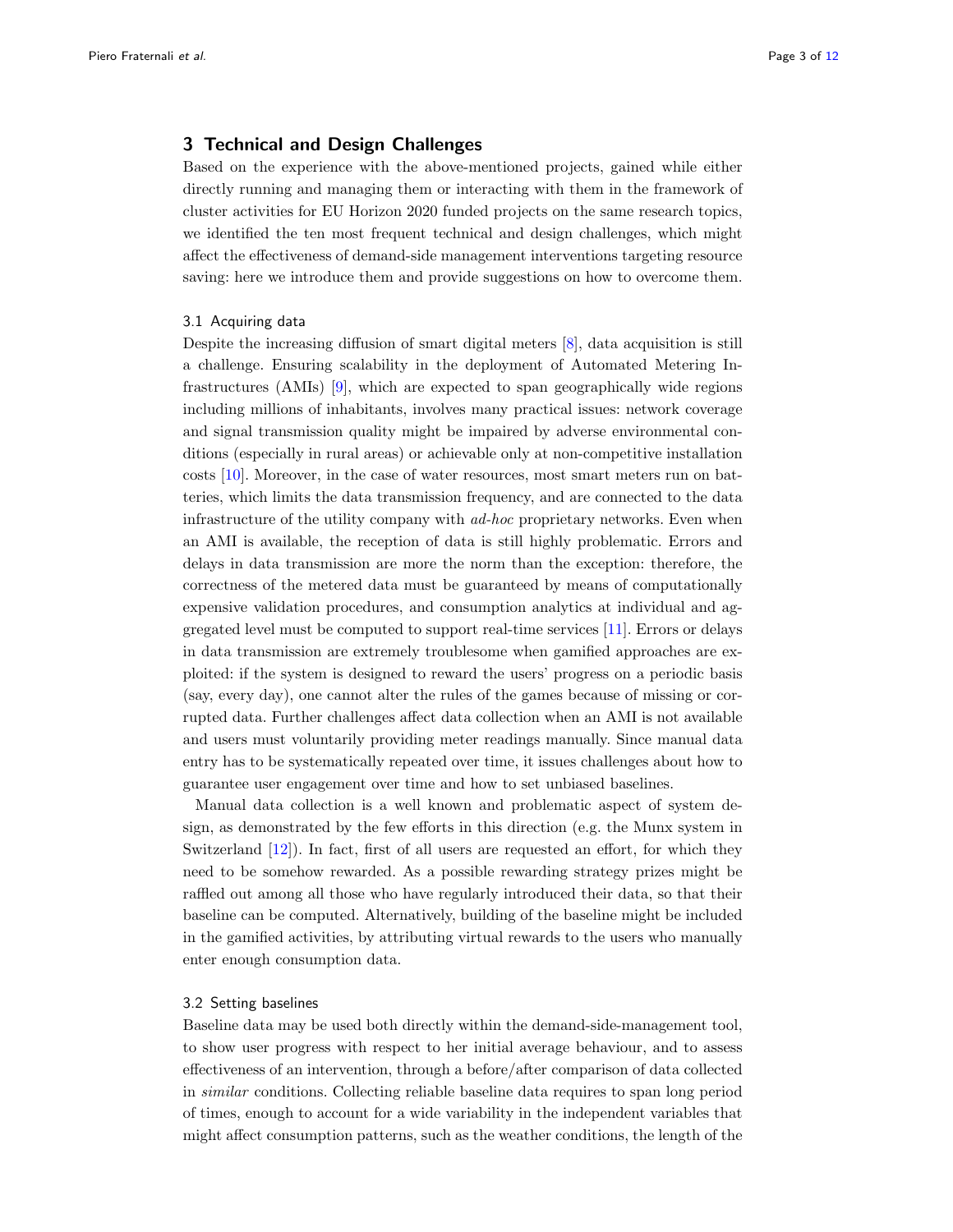day, the day of the week, or the month of the year. However, if hypotheses can be made regarding variables such as the season of the year, ensuring similar conditions for variables such as "household composition" or "household equipment of electric appliances" is much more challenging, since these variables cannot be controlled, when the demand-side-management interventions are lead in real-life settings.

Baseline setting is further challenging when AMIs are not available and users are requested to manually enter their meter readings. The data entry activity might in fact introduce two types of biases impairing reliability of the gathered baseline. First, an Hawthorne effect might take place - which happens when users alter their behaviour towards a more socially desirable one (lower energy consumption than usual), due to awareness of being observed [\[13,](#page-10-18) [14,](#page-10-19) [15,](#page-10-20) [16\]](#page-10-21). Second, regular data entry might act as an unintended feedback on their consumption patterns, and thus start to actively persuade them to change their behaviour, thus impairing reliability of baseline values.

#### 3.3 Ensuring engagement

The most challenging task of a socio-technical system involving people on a voluntary basis is engagement. First, this requires to address a recruitment problem and to get people use the demand-side-management tool; then, it requires to address how to maintain their engagement over time.

Recruitment of the participants to demand-side management interventions is usually performed by means of public advertising and communication activities, through flyering, traditional mass media and social networks (self-selection recruitment strategies). In such voluntary opt-in frameworks, it is likely that individuals with higher environmental awareness and pro-environmental attitude are stimulated to join the tool, while "mainstream" citizens simply ignore the invitations [\[17,](#page-10-22) [18\]](#page-10-23). To reduce this self-selection bias, "opt-out" frameworks should be preferred, for example by involving municipal authorities or utility companies to formally notify possible users they have been selected to join an innovative demand-side-management programme. This would imply that all target groups are by default enrolled in a programme, from whom they are requested to formally withdraw, if they are not interested in participating [\[19,](#page-10-24) [20\]](#page-10-25). Such an approach would not definitively solve the problem, however, since no obligations to join behaviour change programmes can be put into force. A further way to raise the interest of "mainstream citizens", that however still needs to be supported by sound experimenting on the field, would be to offer real-life rewards. Since use of extrinsic motivational factors is controversial [\[21\]](#page-10-26), prizes could at first be exploited to engage people with low intrinsic motivation for change, and later on could gradually be replaced by less tangible, intrinsic motivational factors, as long as people get engaged by the programme [\[22\]](#page-10-27).

Once the challenge of engaging people has been addressed, the problem remains about how to maintain engagement over time. Attempts to promote individual behaviour change by means of ICT-based interventions might in fact be affected by high drop-out rates, such as for instance in the Social Power intervention, within whom 40% of participating households dropped out of a three month app-based gamified intervention[\[23\]](#page-10-28). A strategy to maintain users engaged for longer periods might be to leverage social relationships, building on already existing, real-life relations within a community and blending the behavioural change messages and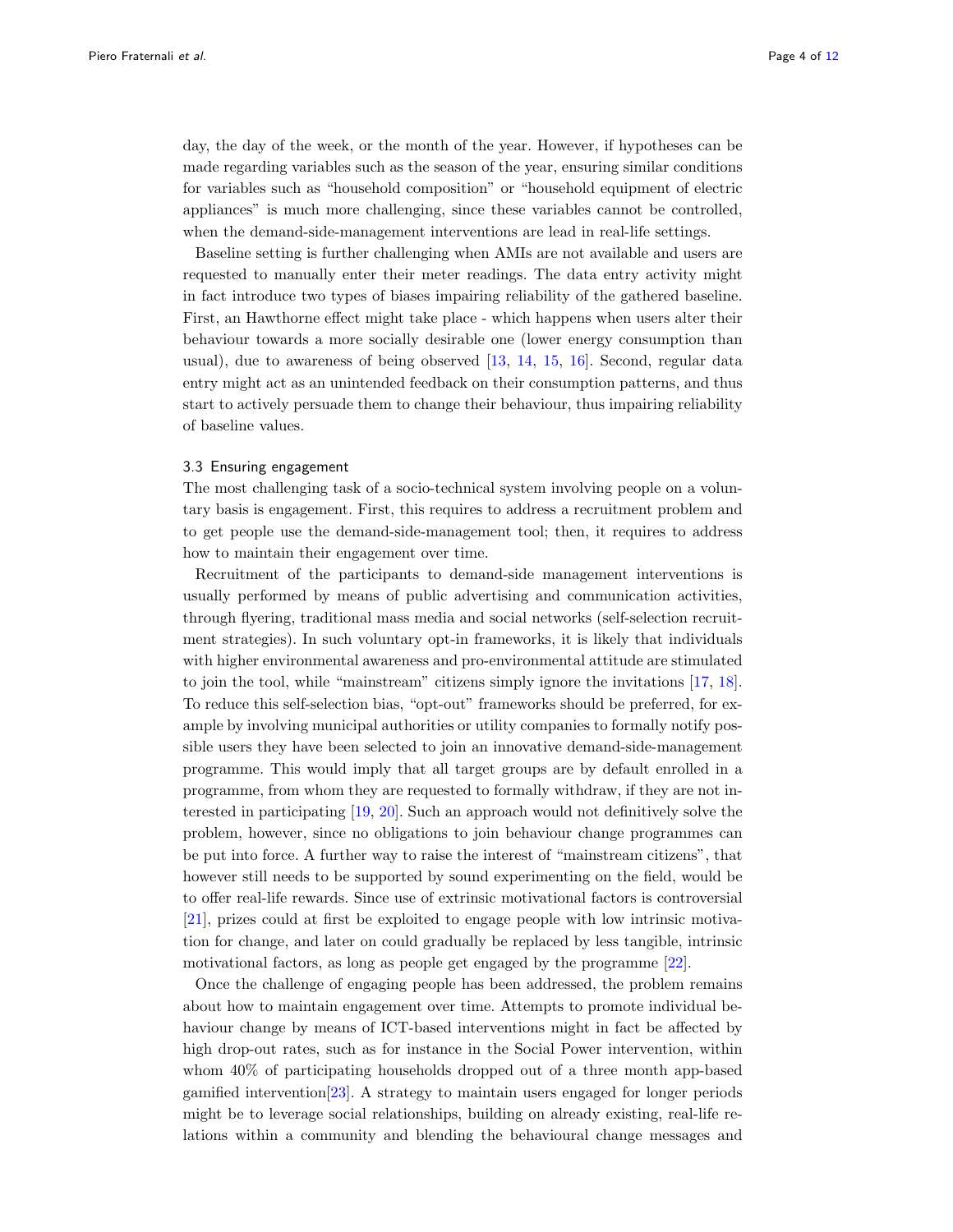programmes seamlessly in their activity. For example, within citizen science processes, very large and active trekking and mountaineering groups are engaged in data collection for climate change impact monitoring. Similarly, targeting members of a community such as a school, a company, or even a sport club (e.g. work colleagues, class mates and their families, etc.) could favour a larger diffusion of the impact of behaviour change initiatives: exploiting the network of formal relations of individuals within their community is expected to help creating a stronger commitment for participants, to remain active until they manage to adopt new consumption patterns [\[24\]](#page-10-29). Another strategy might be to opt for opening-up the design of the intervention main contents and activities to the citizens themselves, in a living lab-style co-creation collective effort [\[25\]](#page-10-30). The underlying hypothesis being that, if they own the intervention, individuals will be stimulated to remain active for a longer period of time and promote it among their circle of family and friends. Evidence of effectiveness of both the above mentioned strategies (anchoring to reallife relations and favouring co-creation) is however still to be collected. Therefore, how to maintain user engagement over time remains an open challenge.

#### 3.4 Designing for different motivations

Designing an effective behavioural change system requires that the adopted strategies for stimulating awareness and engagement (e.g. through visualization of consumption and gamification) address a wide group of potential users, with different motivations and affinities. Catering to a heterogeneous group of users poses a range of design challenges. On one hand, different users have different environmental goals and values [\[26\]](#page-10-31), as well as different needs with regard to energy consumption feedback, among others because users differ in terms of their behavioural change progress. Second, the structural characteristics of energy consumption behaviour as abstract, non-sensory, comprised of multiple behaviours, and of low personal relevance to most individuals [\[27\]](#page-10-32) impose challenges on the designers of energy consumption visualizations, among which representation of energy data in meaningful units, as well as the temporal grouping of data (e.g real-time, by day, week or month). For example, previous research has demonstrated that the abstract units commonly used for energy consumption (e.g. kWh) are difficult to understand for household users [\[28\]](#page-11-1). To address this, a metaphor-based visualization approach (e.g. eco-visualizations that map energy consumption to objects from nature) can help users cope with the cognitive load of interpreting complex numerical and abstract information.

One strategy to account for such differences is to provide multiple layers of detail and representations of the consumption feedback, to allow users with different data affinity and intrinsic or extrinsic motivations to switch between views that best fit their needs. Also, alternative metaphors that map the consumption from kWh to different types of visualizations can be used reduce the cognitive load inflicted on the user, and to facilitate comprehension. Determining which types of metaphors to use can be based on key motivational drivers, such as those provided by the goalframing theory, that distinguishes between egoistic values (e.g. money), altruistic values (e.g. environmental values) and hedonic values (e.g. gratification, fun).

Similarly, while some users are motivated more by intrinsic drivers, others will be more responsive to extrinsic incentives (e.g. the prospect of winning prizes or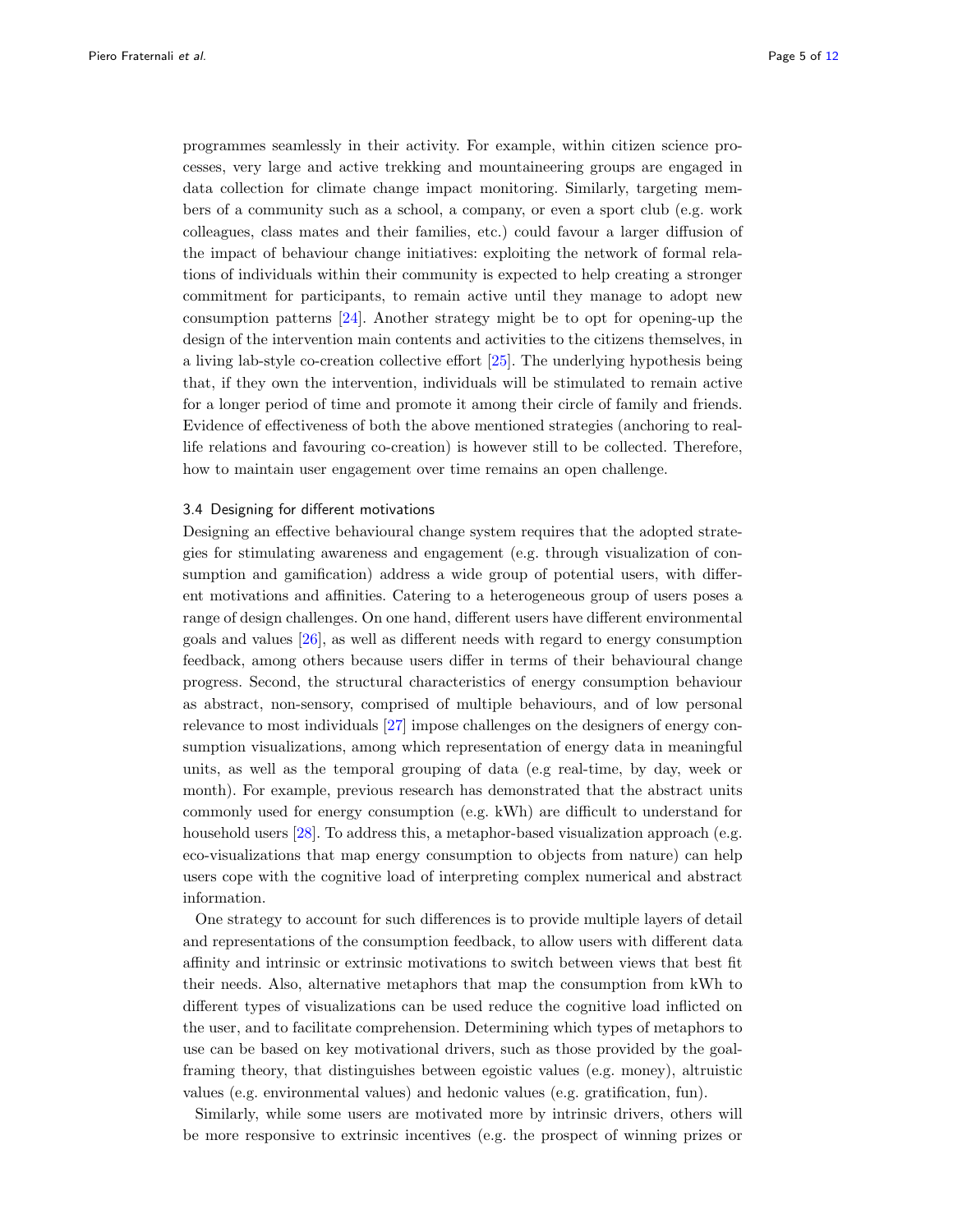rewards). Applying competitive or collaborative mechanisms as a stimulus for user engagement will also provide different results depending on how well different users respond to the one or the other. While introducing competition to motivate engagement is widely spread in gamification approaches, some contributions from related domains (e.g. stimulating water saving) recommend making competition optional and stressing collaboration instead [\[29\]](#page-11-2). Different user types may also place different importance on the pragmatic affordances of a system (i.e., its practical usefulness and functionalities), whereas others my place a higher value on hedonic affordances (e.g. the systems attractiveness, its visual design, joy of use etc.) [\[30\]](#page-11-3). Accordingly, a well-designed behavioural change system should combine a spectrum of incentives and design elements that address multiple motivational drivers and preferences of different types of users.

### 3.5 Modeling users to fine tune gamification

A cornerstone of gamification is observing users' actions, computing achievements (e.g. verifying if a saving goal was met) and acknowledging them with a reward (e.g. a virtual one, such as a badge or a status promotion, or a real one, such as a prize or a discount). Achievements are quantified with points, which serve the purpose of reducing heterogeneous actions to a common metrics, enabling comparison, competition and rewarding. A critical issue in the design of a gamified mechanics is the assignment of points to actions; in presence of an ample spectrum of actions, that can be performed by users with different capabilities and living in different contexts, deciding the right amount of points for each action deeply influences the dynamics of the whole system and can emphasize alternative aspects of the user's response, possibly determining the ultimate impact on behaviour [\[31\]](#page-11-4). To this aim, agent-based modeling [\[32\]](#page-11-5) can help understand the dynamics of the socio-technical system and predict its behaviour, under different point assignment schemes.

Several research efforts have been devoted to Non Intrusive Appliance Load Monitoring (NIALM), which aims at decomposing the aggregate household energy/water consumption data collected from a single measurement point (e.g. the smart meter installed at the customer's premises) into device-level consumption data (for a thorough survey the reader is referred to [\[33,](#page-11-6) [34\]](#page-11-7)). Such disaggregated information can be exploited to refine the rewarding mechanisms, by targeting energy saving actions at the individual appliance level. Disaggregation can be facilitated by the installation of sub-metering devices such as smart plugs or sensors on-device, which track the individual consumption patterns of the main electrical/water appliances, or of light/presence/temperature sensors, which enable the analysis of correlation between energy/water consumption events [\[33\]](#page-11-6). Though most of state-of-the-art methods are capable of accurately estimating the average fraction of energy/water consumed by each appliance, the reconstruction of individual consumption patterns is much more problematic, thus limiting the potential feedback that could ideally be inferred by such a knowledge. This is especially true if the granularity of the metered data is coarse (e.g. one sample every 15 or 60 minutes, which represent the most commonly adopted standards in current smart metering systems). Indeed, most of the approaches investigated by the scientific community assume that consumption data at minute (or even sub-minute) granularity are available. Moreover, stimulating behaviour change effectively requires visualization of NIALM outputs that is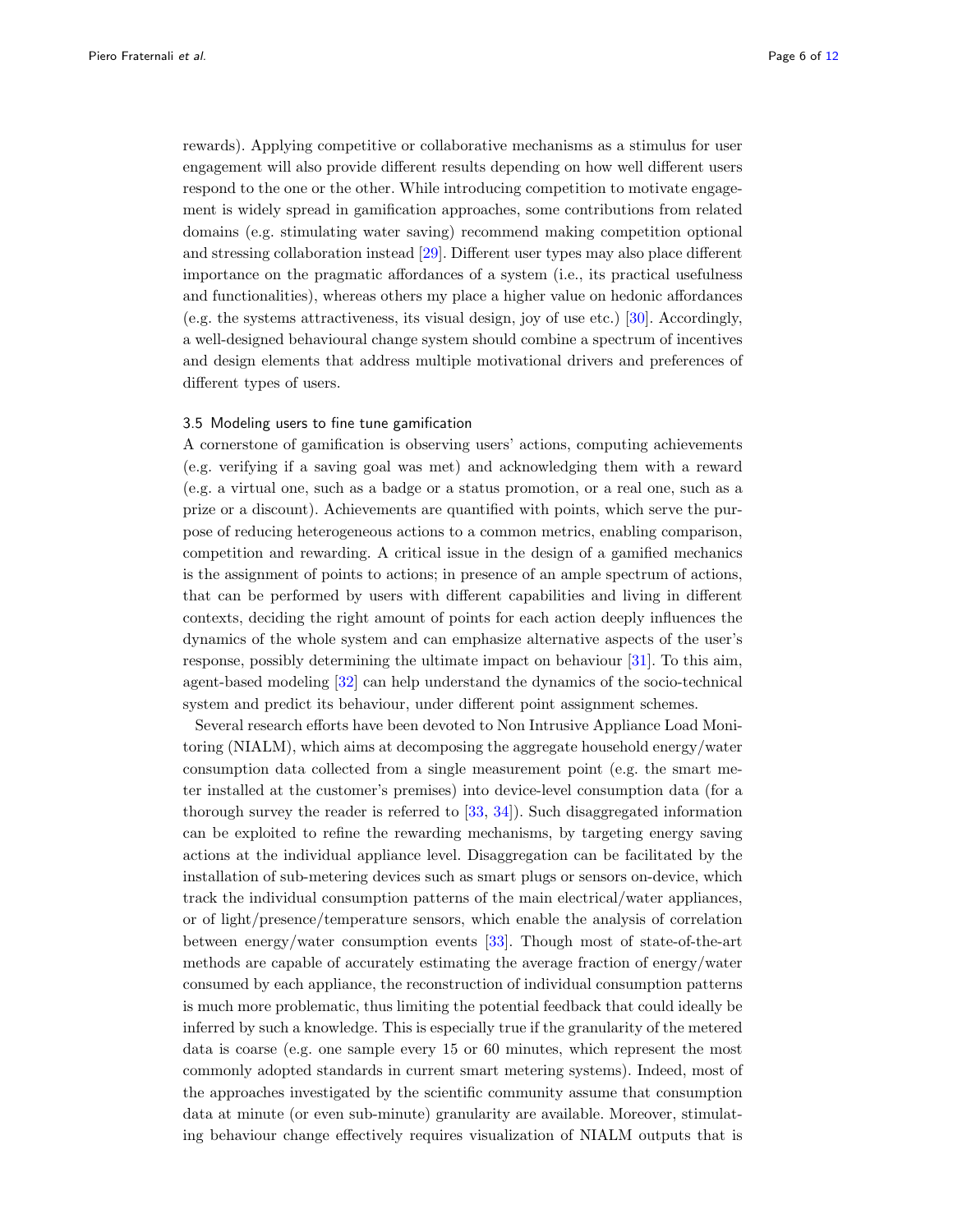easily understandable at a glance and seamlessly embedded into user's context, offering details and comparisons based on the current activity situation, and relating it to possible energy saving actions. Closing this loop effectively in a user-friendly way is still an open challenge.

#### 3.6 Providing guidance and education

behavioural change schemes based on gamification assume that an engaged user is triggered towards a more sustainable pattern of consumption. However, such a transition may require knowledge not fully possessed by the user about the best way to improve consumption. Therefore, the need arises to blend educational content (e.g. how-to videos, resource saving tips and recommendations) within the consumption visualization and gamification approach. On one side, educational materials can be juxtaposed to other behavioural change stimuli, in the hope that the activated user, motivated by gamification incentives, takes the time to explore them. A more integrated approach injects educational hints into the very core of the gamification elements. For example, SmartH2O [\[35\]](#page-11-8) exploits the synergy between a card-based board game named "DROP! The question", a gamified online portal, and a mobile application, to trigger behavioural changes in water conservation attitudes of users.

Another example of close integration between learning and gamification elements is provided by the Social Power app, which targets reduction in household electricity consumption [\[36\]](#page-11-9). Every week, the app launches thematically focused tips and challenges, as step-by-step guides to support households in changing their patterns of use of appliances. Each time a challenge is completed, users are rewarded with points, so that such a positive reinforcement increases their intention to adopt the behaviour in the feature and make it a new habit [\[37\]](#page-11-10). Such an action-oriented, gamified learning approach provides a model of learning that occurs simply by doing sustainable activities within real-world.

## 3.7 Respecting privacy

The drawback of collecting fine grained consumption data and of applying NIALM techniques is user exposure to potential privacy breaches: though the information obtained via disaggregation approaches can lead to useful insights on individual energy usage habits, it can also be exploited by unauthorized entities to learn potentially sensitive details such as household occupation periods, number of occupants, cooking, or sleeping patterns [\[38\]](#page-11-11). This would potentially lead to harmful consequences, e.g. burglars attempting robberies when houses are sensed as unoccupied or companies designing targeted marketing campaigns based on individual usage statistics. To avoid such drawbacks, several technical solutions have been proposed, ranging from privacy-preserving cryptographic protocols for metering data collection to mechanisms based on noise injection and techniques which intelligently exploit the charge/discharge cycles of a locally installed battery to alter the individual consumption patterns [\[38\]](#page-11-11). Among such solutions, only the latter two ensure compatibility with the application of NIALM algorithms, however at the price of reducing their effectiveness due to the induced distortions in the metering data,if no proper aggregation techniques are exploited [\[39,](#page-11-12) [40\]](#page-11-13).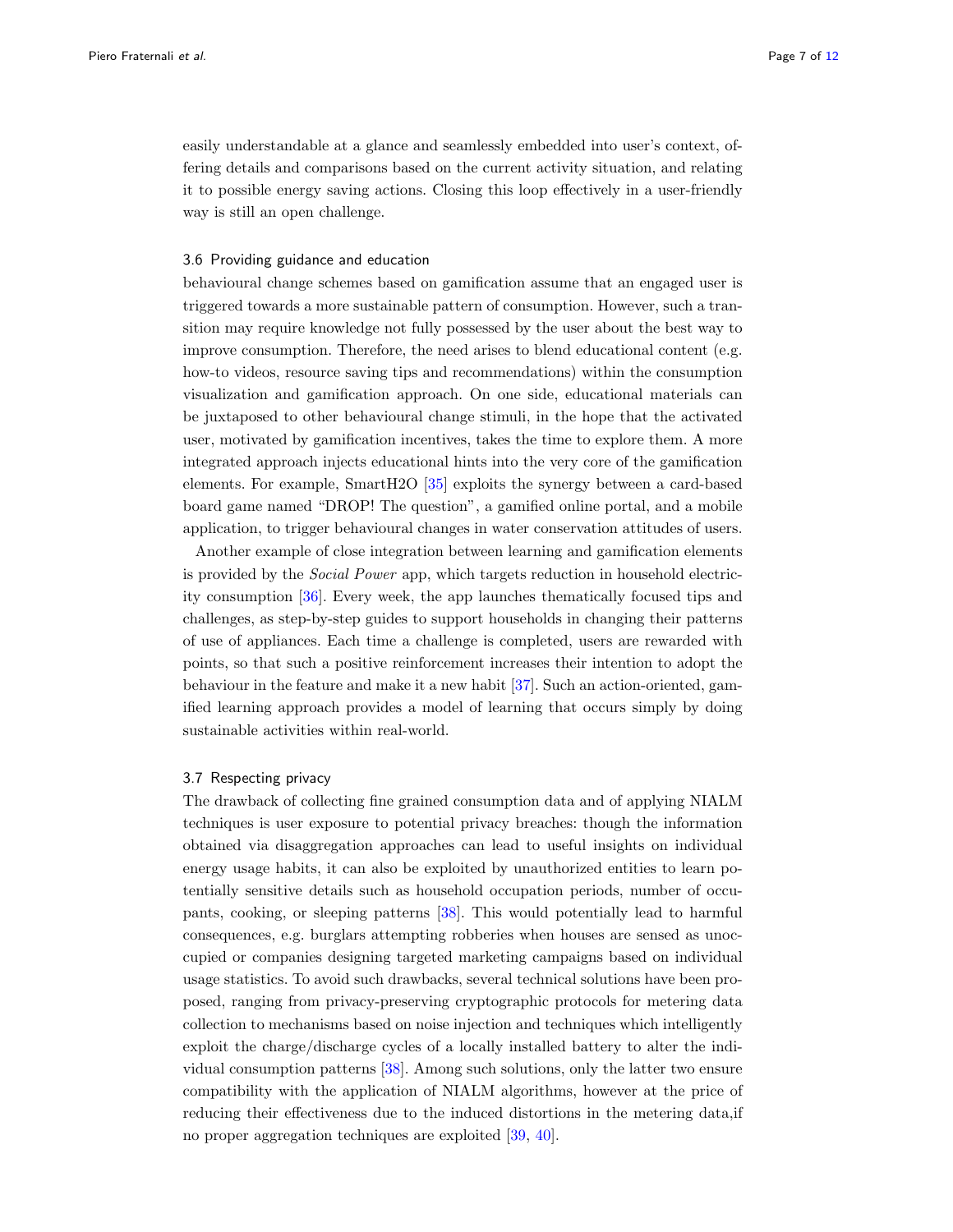#### 3.8 Assessing the effects

If a statistically sound analysis of the effects of the demand-side-management programme is envisioned, whenever possible an experimental design (randomized controlled trial) has to be adopted, or at least a quasi-experimental one [\[41,](#page-11-14) [42\]](#page-11-15). This implies that both a treatment and a control group must be activated, and a comparison of the after/before resource-consumption behaviour of both the treatment and the control group has to be performed. Recruitment of the control group must be carefully planned, to avoid any unintentional influence on the behaviour of the group members, by the above-mentioned Hawthorne or"social approval" effects. If the demand-side-management programme addresses a centralized-distributed resource, the easiest way to access control group consumption data would be to unobtrusively access historical consumption data of a comparable group of target users, that were already collected and stored by the utility company. This would not allow to perfom a randomized controlled trial, since no random assignment to the control or the intervention group would be possible, thus leading to perform a quasi-experiment; however, would avoid introducing any biases in the control group consumption data. To guarantee privacy regulations are respect, users in the control group would however need to explicitly provide the utility company with informed consent to access their sensible consumption data.

#### 3.9 Ensuring post-intervention impact

Let's suppose a demand-side management programme managed to produce the expected outcome and prompted adoption of less resource-intensive consumption patterns. However, the challenge remains for the intervention to create new enduring habits, and not just a short-term effect [\[43\]](#page-11-16). Only a few studies monitored the effects of resource-saving interventions long after their conclusion, and there is not enough evidence to generalize their results and assess long-term effectiveness of different types of interventions. For instance, [\[44\]](#page-11-17) and [\[45\]](#page-11-18) came to opposite conclusions, regarding long-term effects of similar electricity-saving interventions, consisting in endowing households with in-home displays of electricity consumption and providing them with a feedback. The former [\[44\]](#page-11-17) reports that the statistically significant effects produced by the intervention in the short-term tended to disappear in the long-term, namely one year after the intervention itself, since the information provided by the display was quite consistent, thus providing no new motivation and input to save electricity. Instead, for a similar 11-month long intervention with households, the latter [\[45\]](#page-11-18) reports statistically significant long-term savings. More recent research found that positive effects on long-term energy consumption could be produced, provided that normative feedback messages are continued over time [\[46\]](#page-11-19). Such results can be framed within the transtheoretical model of behaviour change [\[7\]](#page-10-12), according to whom behaviour change occurs through progression by a series of stages: as long as individuals practice with the implementation of the new behaviour, they enter the maintenance stage, during which the need for external support progressively decreases, they are less tempted by relapse and are more confident that they can regularly put the new behaviour into practice. However, relapse is always possible, therefore specific actions need to be activated to avoid it, just like during the intervention itself. Empirical experience reported above teaches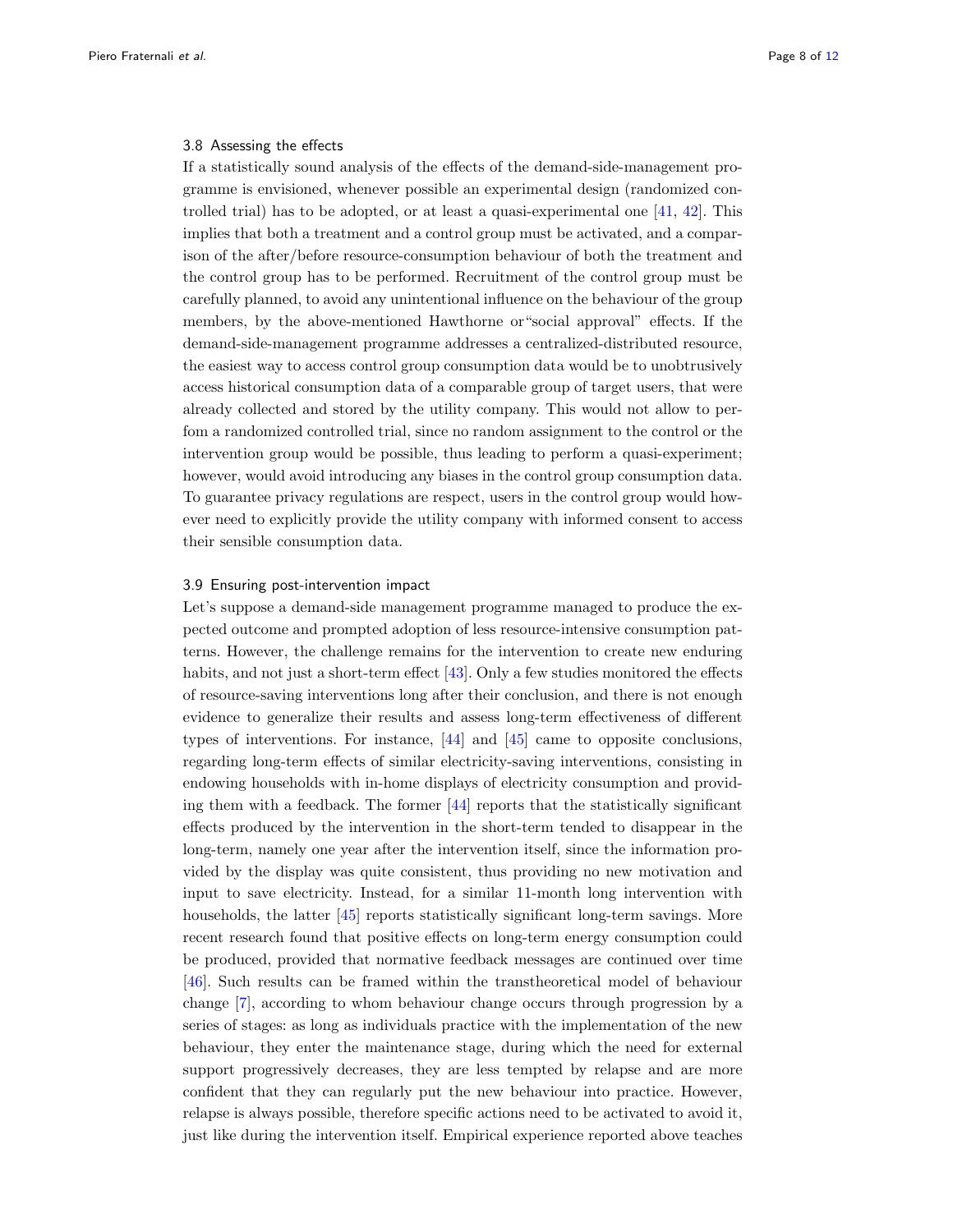us that, though probably necessary, providing visualization of one's own resource consumption is generally not enough to maintain the positive short-term impacts over time. Additional motivational elements, as also suggested by [\[7,](#page-10-12) [47,](#page-11-20) [23\]](#page-10-28), might be continuing push-notifications about resource-saving challenges or tips, or offering comparative feedback possibilities with similar households, thus embedding the feedback information in the real-life social context of the users, even better if also exploiting pre-existing channels [\[48\]](#page-11-21).

## 3.10 Avoiding rebound effects

Even when demand-side-management programmes maintain their long-term effectiveness, one cannot exclude that they indirectly produce increases in resource con-sumption, by the so-called "rebound effect" [\[49\]](#page-11-22). Rebounds can in fact take place either directly, if lower billing costs lead individuals to increase consumption of the resource itself, or indirectly, if individuals realize they can invest the saved money in other resource-intensive products and services, such as a new tablet or an overseas holiday. Depending on the type and duration of the demand-side management programme, rebounds can already start occurring during the intervention or only appear once it has ended, especially for indirect rebounds and if households receive summary evaluations of their performances, for example through home energy reports [\[50\]](#page-11-23). In the worst case, such induced increases in consumption might be so high, that they would over-compensate the savings induced by the demand-sidemanagement programme, and the overall resource consumption would turn out to be larger at the end of the programme, than before its start (backfire effect).

Even though the amount of rebound effects affecting an intervention are still questioned [\[51\]](#page-11-24), framing a resource-saving intervention within a wider environmental, climate and energy awareness and education programme might help limiting its rebound perverse effects.

#### 4 Conclusions: Lessons Learnt and Future Research Agenda

In this paper we have identified the ten most recurrent and critical challenges affecting ICT-based eco-feedback and gamification programmes targeting resource saving. Drawing from practical experience in a number of real-life interventions, we advanced recommendations to address them and identified topics requiring further investigation. Summarizing the lessons learnt from these experiences, and considering the remaining open challenges, we conclude by sketching an agenda for future research activities aimed at supporting individuals towards more sustainable resource consumption patterns.

Favour direct data exposure to the users to enhance privacy Most consumer engagement projects depend on utility companies to access consumption data and give such data back to the users, who in principle are the legitimate owners. Ways should be explored to empower the consumers to see their own data directly, without dependency on the utility companies, in a more"do-it-yourself" manner. By promoting the design of smart metering devices that comprise user interfaces or can display data directly on the consumers' devices (e.g. on their smartphones), consumer engagement apps would not need to depend on data exported outside the users' premises, thus reducing privacy risks.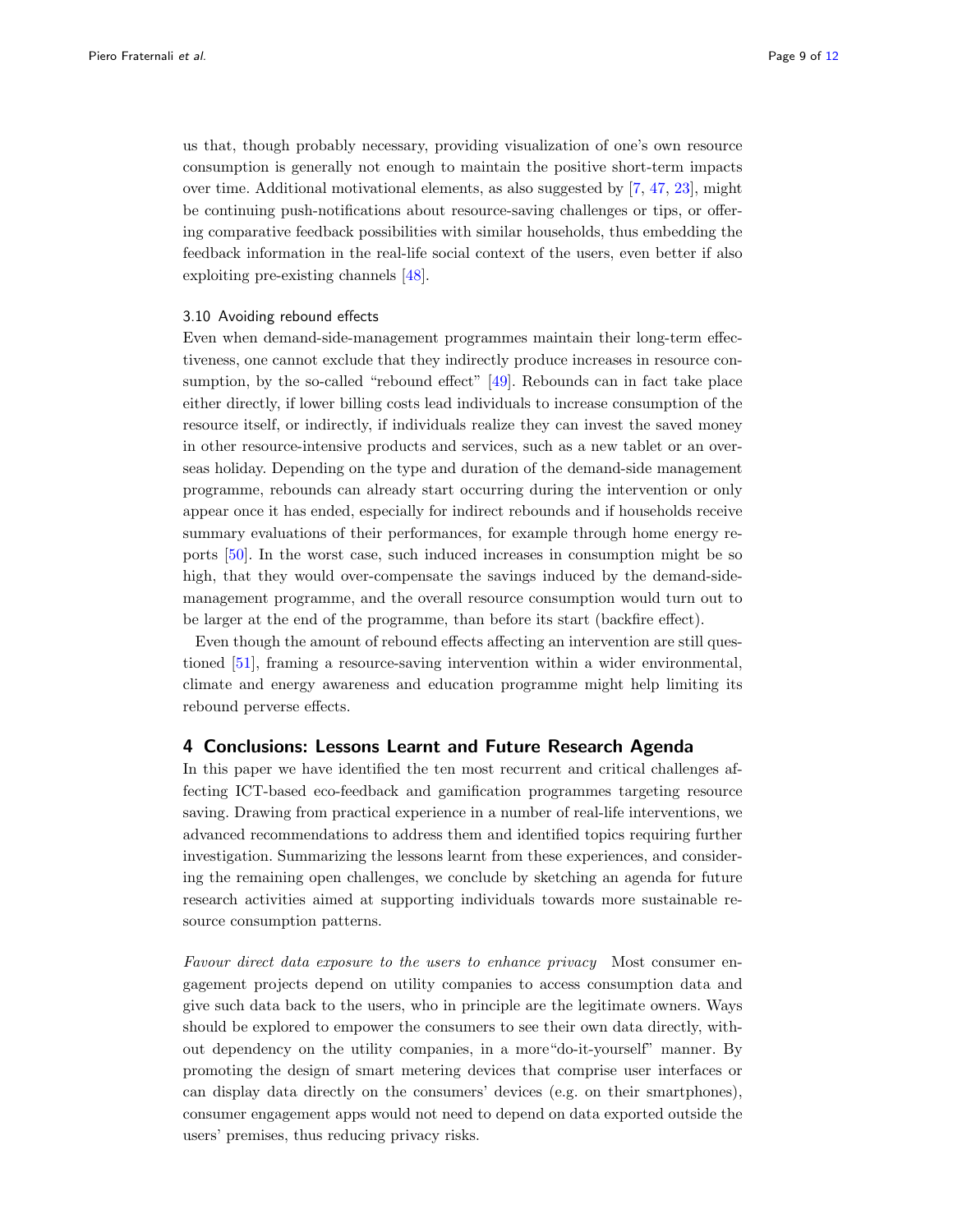Develop longitudinal studies over time Demand-side management programmes have a necessarily limited life-cycle (typically three years). Behavioural change processes, however, demand a sustained effort, to first collect meaningful and reliable baselines and then to observe impacts over time. Thus, long-term funding schemes should be created, to allow maintaining ICT demand-side management platforms and interventions over longer periods of time.

Combine production and consumption in behavioural change Many demandmanagement and engagement techniques leverage the ecologic attitude of consumers, who engage based on their willingness to contribute to environmental conservation. As renewable energy becomes more and more available to users, also at the level of self- and micro-generation, a new approach to consumer engagement should merge demand-side and production-side management. Users could be rewarded not only for the way in which they reduce consumption, but also for their commitment to clean energy production, according to the "prosumer" concept [\[52\]](#page-11-25), or for rethinking their consumption practices in order to reduce the load on the grid. Such a joint approach to engagement could greatly increase the impact of behavioural change applications, because a broader spectrum of stimuli could be exploited. This would also expand the reach of such schemes, which are being experimented within a few national contexts (e.g. Germany or Switzerland), thus producing a greater impact at the global scale.

Develop multi-domain behavioural change and life motivators Behavioural change applications targeting individual consumption reductions could approach the consumption of multiple resources, e.g. electricity, gas and water, in a holistic manner. The ideal approach would be to design"better life motivators" for individuals, addressing all the aspects in which they can make a contribution (energy and water consumption, mobility, production, circular economy, waste, etc.). This would increase the global impact of the intervention, allowing the recommendation of actions that benefit more than one aspect and also favouring positive spillover effects [\[53\]](#page-11-26). Also, the effort of developing behavioural change apps and platforms would be better justified by the application to multiple domains.

Promote an open European repository of behaviour change resources Behavioural change applications require the collection of content to address the consumers: questionnaires, educational videos, tips, stories, trivia, etc. Projects tend to develop such valuable resources independently. A coordinated action could be promoted in order to build a unique open repository of European resources, easily translatable in all the languages of the Union, so to reduce the cost and time to market of behavioural change solutions. This initiative would build a body of knowledge at the European level and make project efforts more uniform and thus comparable.

#### Funding

This paper was partially supported by the Horizon 2020 programme of the European Commission, within the enCOMPASS research project (Grant Agreement number 723059, H2020-EE-2016-2017/H2020-EE-2016-RIA-IA).

Availability of data and materials

No additional data and materials are associated to this article.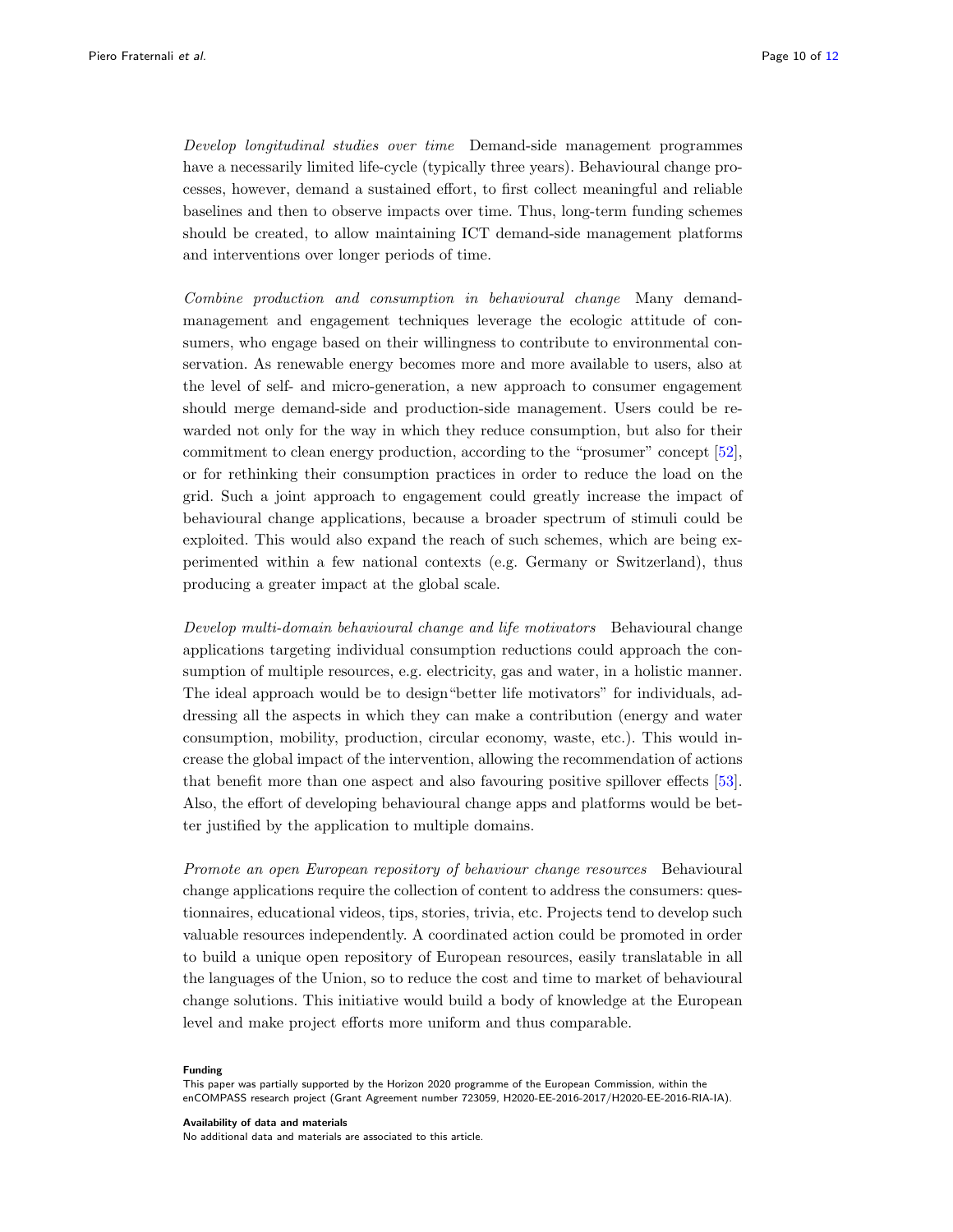#### Author's contributions

Conceptualization: P.F., J.N., F.C., C.R.; Writing - Original Draft Preparation: P.F., J.N., F.C., C.R.; Writing - Review and Editing: S.H., M.M., C. P., A. E. R.; Supervision: P.F., J. N., A.E.R.

#### Competing interests

The authors declare that they have no competing interests.

#### Author details

<span id="page-10-1"></span><span id="page-10-0"></span> $^1$  Dipartimento di Elettronica, Informazione e Bioingegneria, Politecnico di Milano, Piazza Leonardo da Vinci, 32, 20133 Milano, Italy. <sup>2</sup> Institute for Applied Sustainability to the Built Environment (ISAAC), University of Applied Science and Arts of Southern Switzerland (SUPSI), Campus Trevano, 6952 Canobbio, Switzerland. <sup>3</sup> European Institute for Participatory Media, Pariser Platz 6, 10117 Berlin, Germany. <sup>4</sup> IDSIA USI-SUPSI, Galleria 2, 6928 Manno, Switzerland. <sup>5</sup> University of Applied Sciences Stralsund, Zur Schwedenschanze 15, 18435 Stralsund, Germany. <sup>6</sup> Politecnico di Torino, Corso Duca degli Abruzzi 24, 10129 Torino, Italy.

#### <span id="page-10-5"></span>References

- <span id="page-10-6"></span><span id="page-10-4"></span><span id="page-10-3"></span><span id="page-10-2"></span>1. Geelen, D., Reinders, A., Keyson, D.: Empowering the end-user in smart grids: Recommendations for the design of products and services. Energy Policy 61, 151–161 (2013)
- <span id="page-10-7"></span>2. Goulden, M., Bedwell, B., Rennick-Egglestone, S., Rodden, T., Spence, A.: Smart grids, smart users? the role of the user in demand side management. Energy research & social science 2, 21–29 (2014)
- <span id="page-10-8"></span>3. Verbong, G.P., Beemsterboer, S., Sengers, F.: Smart grids or smart users? involving users in developing a low carbon electricity economy. Energy Policy 52, 117–125 (2013)
- <span id="page-10-9"></span>4. Bastida, L., Cohen, J.J., Kollmann, A., Moya, A., Reichl, J.: Exploring the role of ict on household behavioural energy efficiency to mitigate global warming. Renewable and Sustainable Energy Reviews 103, 455–462 (2019)
- <span id="page-10-10"></span>5. Froehlich, J., Findlater, L., Landay, J.: The design of eco-feedback technology. In: Proceedings of the SIGCHI Conference on Human Factors in Computing Systems, pp. 1999–2008 (2010). ACM
- <span id="page-10-11"></span>6. Weiser, P., Bucher, D., Cellina, F., De Luca, V.: A taxonomy of motivational affordances for meaningful gamified and persuasive technologies (2015)
- <span id="page-10-12"></span>7. Prochaska, J.O., Velicer, W.F.: The transtheoretical model of health behavior change. American journal of health promotion 12(1), 38–48 (1997)
- <span id="page-10-13"></span>8. Fang, X., Misra, S., Xue, G., Yang, D.: Smart grid—the new and improved power grid: A survey. IEEE communications surveys & tutorials 14(4), 944–980 (2012)
- <span id="page-10-14"></span>9. Yan, Y., Qian, Y., Sharif, H., Tipper, D.: A survey on smart grid communication infrastructures: Motivations, requirements and challenges. IEEE communications surveys & tutorials  $15(1)$ , 5–20 (2013)
- <span id="page-10-15"></span>10. Depuru, S.S.S.R., Wang, L., Devabhaktuni, V.: Smart meters for power grid: Challenges, issues, advantages and status. Renewable and sustainable energy reviews 15(6), 2736–2742 (2011)
- <span id="page-10-16"></span>11. Pitì, A., Verticale, G., Rottondi, C., Capone, A., Lo Schiavo, L.: The role of smart meters in enabling real-time energy services for households: The italian case. Energies 10(2), 199 (2017)
- <span id="page-10-17"></span>12. Munx, the energy efficiency portal. <https://munx.ail.ch/>
- <span id="page-10-18"></span>13. Adair, J.G.: The hawthorne effect: a reconsideration of the methodological artifact. Journal of applied psychology 69(2), 334 (1984)
- <span id="page-10-19"></span>14. Adams, S.A., Matthews, C.E., Ebbeling, C.B., Moore, C.G., Cunningham, J.E., Fulton, J., Hebert, J.R.: The effect of social desirability and social approval on self-reports of physical activity. American journal of epidemiology 161(4), 389–398 (2005)
- <span id="page-10-20"></span>15. Nichols, A.L., Maner, J.K.: The good-subject effect: Investigating participant demand characteristics. The Journal of general psychology 135(2), 151–166 (2008)
- <span id="page-10-21"></span>16. Tiefenbeck, V.: On the magnitude and persistence of the hawthorne effect— evidence from four field studies. In: 4th European Conference on Behaviour and Energy Efficiency, Coimbra, Portugal, pp. 8–9 (2016)
- <span id="page-10-22"></span>17. Hartman, R.S.: Self-selection bias in the evolution of voluntary energy conservation programs. The Review of Economics and Statistics, 448–458 (1988)
- <span id="page-10-23"></span>18. Tiefenbeck, V., Wörner, A., Schöb, S., Fleisch, E., Staake, T.: Real-time feedback promotes energy conservation in the absence of volunteer selection bias and monetary incentives. Nature Energy 4(1), 35 (2019)
- <span id="page-10-24"></span>19. Pichert, D., Katsikopoulos, K.V.: Green defaults: Information presentation and pro-environmental behaviour. Journal of Environmental Psychology 28(1), 63-73 (2008)
- <span id="page-10-25"></span>20. Frederiks, E.R., Stenner, K., Hobman, E.V.: Household energy use: Applying behavioural economics to understand consumer decision-making and behaviour. Renewable and Sustainable Energy Reviews 41, 1385–1394 (2015)
- <span id="page-10-26"></span>21. Deci, E.L.: Effects of externally mediated rewards on intrinsic motivation. Journal of personality and Social Psychology 18(1), 105 (1971)
- <span id="page-10-27"></span>22. Ryan, R.M., Deci, E.L.: Intrinsic and extrinsic motivations: Classic definitions and new directions. Contemporary educational psychology 25(1), 54–67 (2000)
- <span id="page-10-28"></span>23. Wemyss, D., Cellina, F., Lobsiger-Kägi, E., de Luca, V., Castri, R.: Does it last? long-term impacts of an app-based behavior change intervention on household electricity savings in switzerland. Energy Research & Social Science 47, 16–27 (2019)
- <span id="page-10-29"></span>24. Frick, V., Seidl, R., Stauffacher, M., Moser, C.: Promoting energy-saving behaviour: Formal social groups as promising middle actors for municipal interventions. Energy Efficiency 10(6), 1539–1551 (2017)
- <span id="page-10-30"></span>25. Pallot, M., Trousse, B., Senach, B., Scapin, D.: Living lab research landscape: From user centred design and user experience towards user cocreation. In: First European Summer School" Living Labs" (2010)
- <span id="page-10-31"></span>26. Lindenberg, S., Steg, L.: Normative, gain and hedonic goal frames guiding environmental behavior. Journal of Social Issues 63(1), 117-137 (2007)
- <span id="page-10-32"></span>27. Karlin, B.: The effects of feedback on energy conservation: A meta-analysis. Psychological Bulletin 141(6), 1205–1227 (2015)